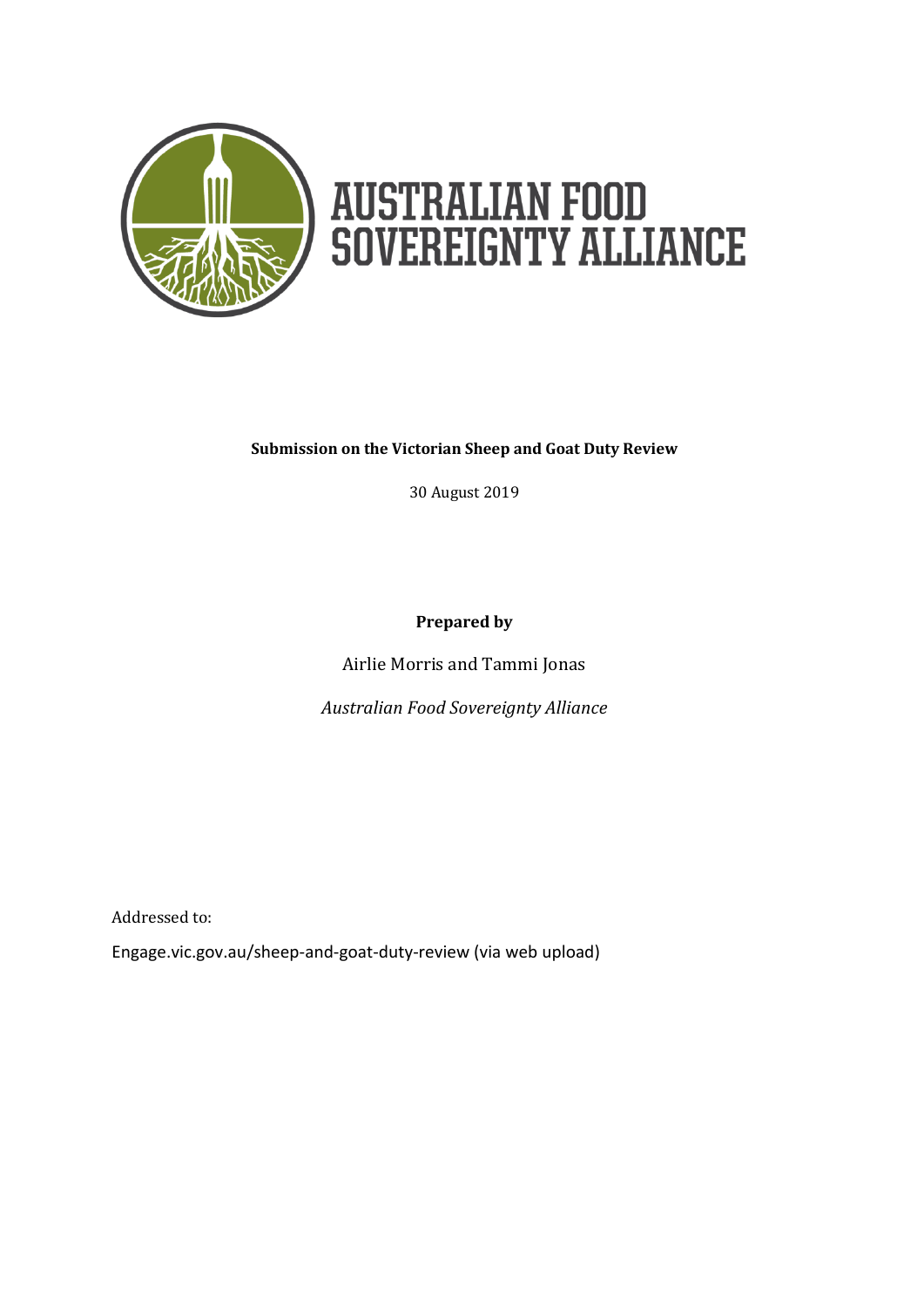## Table of Contents

| <b>ABOUT THE AUSTRALIAN FOOD SOVEREIGNTY ALLIANCE (AFSA)</b>                  |   |
|-------------------------------------------------------------------------------|---|
| <b>SUMMARY OF AFSA'S RECOMMENDATIONS</b>                                      | 4 |
| <b>RECOMMENDATION 1 - STAGGERED INCREASE FROM 12C TO 35C PER HEAD</b>         | 4 |
| <b>RECOMMENDATION 2-ELECTRONIC IDS</b>                                        |   |
| <b>RECOMMENDATION 3 - TRANSPARENCY OF FUNDING APPLICATIONS AND ALLOCATION</b> |   |
| RECOMMENDATIONS BY THE SHEEP AND GOAT COMPENSATION ADVISORY COMMITTEE4        |   |

| <b>ABOUT FOOD SOVEREIGNTY</b> |  |
|-------------------------------|--|
|                               |  |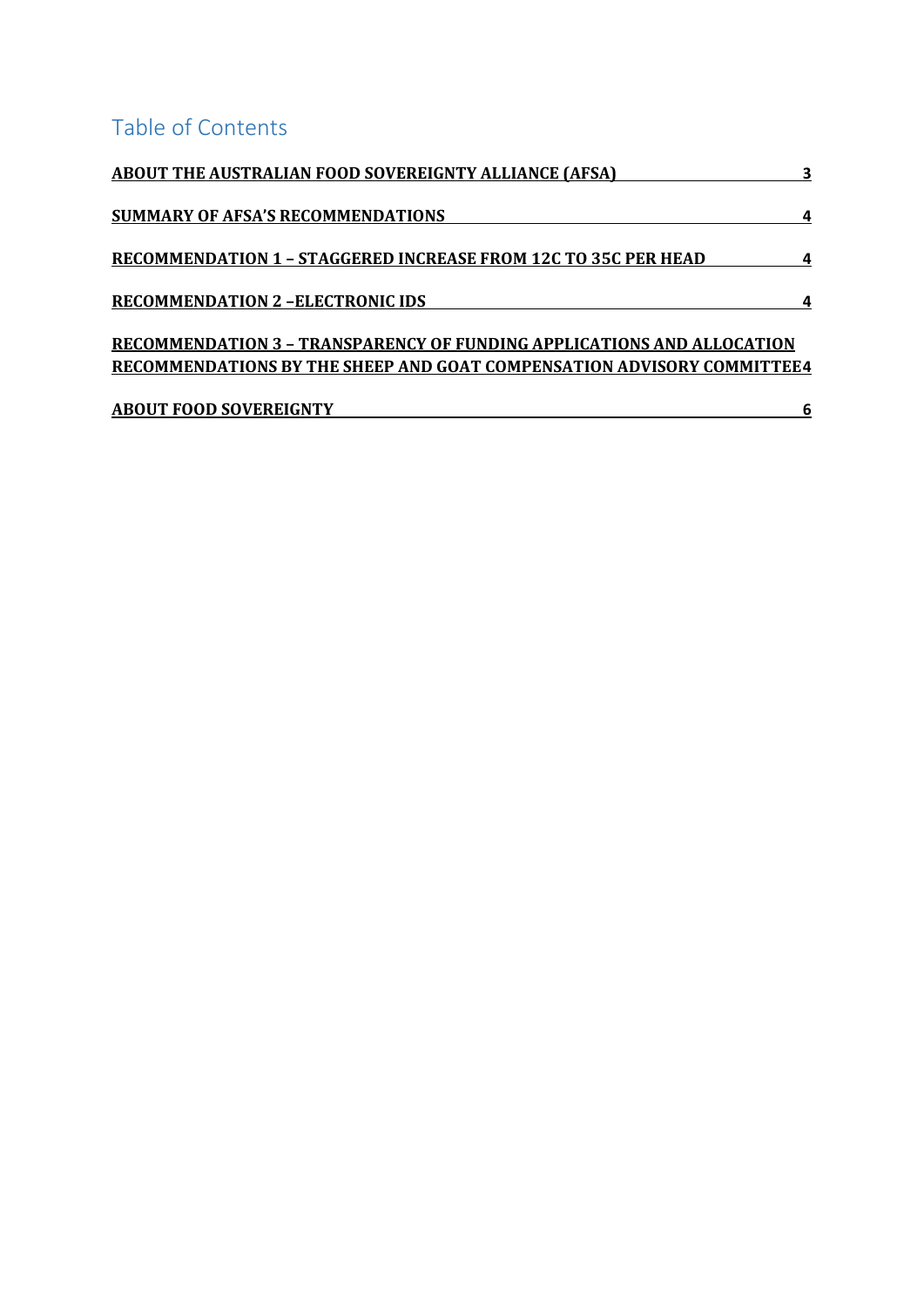#### <span id="page-2-0"></span>About the Australian Food Sovereignty Alliance (AFSA)

The Australian Food Sovereignty Alliance (AFSA) is a farmer-led civil society organisation made up of organisations and individuals working together towards a food system in which people can create, manage, and choose their food and agriculture systems. AFSA is an independent organisation not aligned with any political party. We have around 700 farmer, individual, and organisational members, with approximately 40% of our members being farmers.

AFSA provides a balanced voice to represent farmers. We connect small- and medium-scale Australian farmers for farmer-to-farmer knowledge sharing, work with all levels of government for scale-appropriate and consistent regulations and standards for agriculture, and advocate for fair pricing for those selling to the domestic market.

We are part of a robust global network of civil society organisations involved in food sovereignty and food security policy development and advocacy. We are members of the International Planning Committee for Food Sovereignty (IPC), La Via Campesina – the global movement of peasant farmers, and Urgenci: the International Network for Community-Supported Agriculture, and work regularly with Slow Food International and many of its Australian chapters. We also support the Australasian representative on the Civil Society Mechanism (CSM), which relates to the UN Committee on World Food Security (CFS).

Our vision is to enable regenerative and agroecological farming businesses to thrive. Australians care now more than ever about the way their food is produced, including its social and environmental impacts. Food produced on small- and medium-scale regenerative farms is increasingly in demand, and government is bound to heed changing community expectations and facilitate and encourage the growth and viability of regenerative agriculture, thereby protecting the environment and human and animal health.

As a key stakeholder and representative body of small- and medium-scale producers Australia-wide, AFSA welcomes the opportunity to provide a submission on the review of the Victorian sheep and goat duty.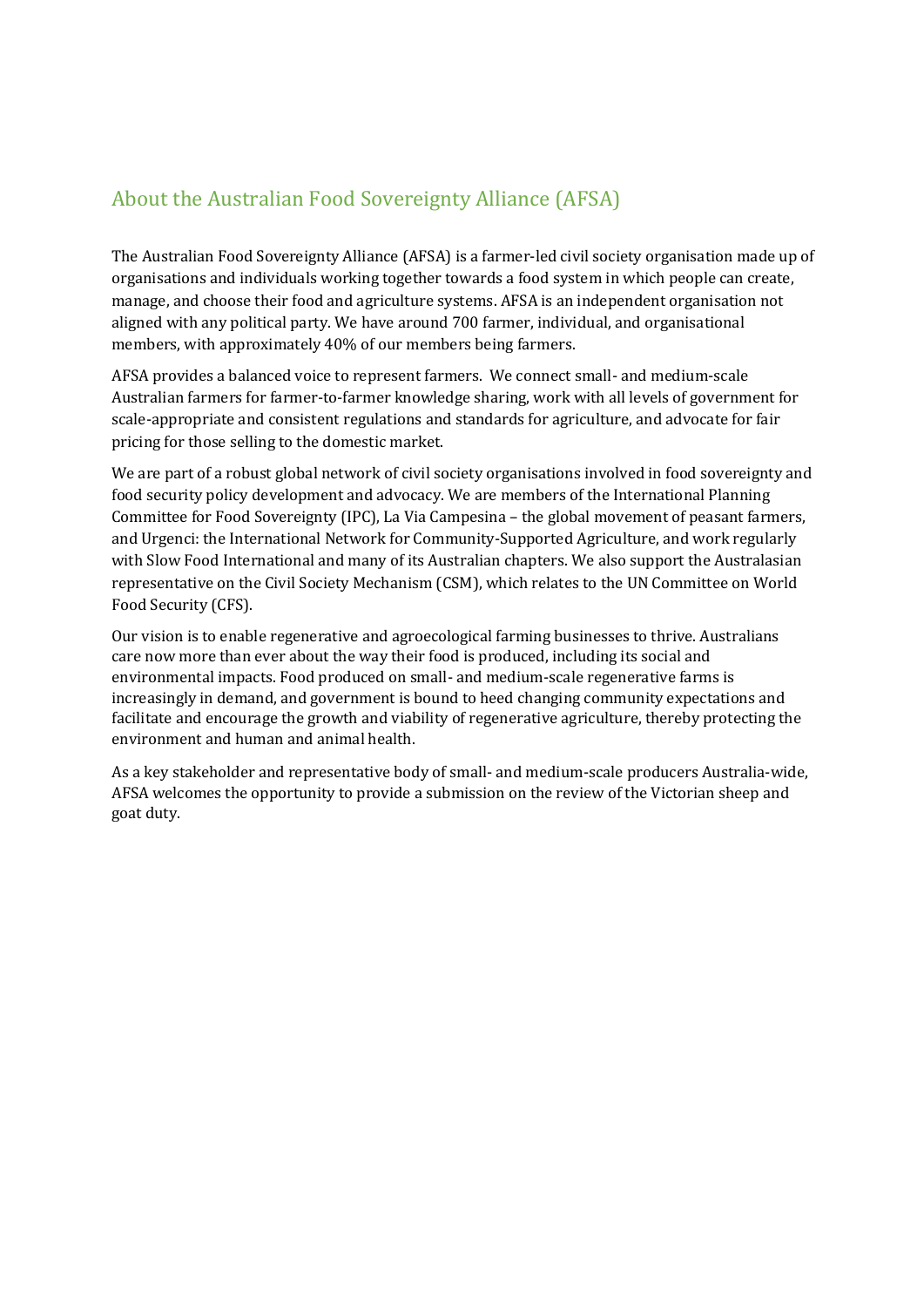#### <span id="page-3-0"></span>Summary of AFSA's Recommendations

| <b>Recommendation 1</b> | Subject to Recommendation 4, AFSA recommends the adoption of Option<br>1 - that the current sheep and goat duty amount of 12c per head be<br>increased to 19c initially, then increased by 3c-4c yearly for 5 years |
|-------------------------|---------------------------------------------------------------------------------------------------------------------------------------------------------------------------------------------------------------------|
| <b>Recommendation 2</b> | The funds should continue to be used to subsidise the costs of electronic<br>IDs for sheep and goats                                                                                                                |
| <b>Recommendation 3</b> | AFSA recommends that funding for programs and projects that benefit the<br>industry continue, subject to Recommendation 4                                                                                           |
| <b>Recommendation 4</b> | We request transparency in all SGCAC funding application and allocation<br>recommendations so we can be sure that small to medium-scale farmers are<br>being represented fairly                                     |

#### <span id="page-3-1"></span>Recommendation 1 – Staggered Increase from 12c to 35c per Head

AFSA notes that the duty has not been increased since 1999 and generally supports a staggered increase to 35c per head as suggested by Agriculture Victoria as "Option 1".

However, we have concerns in almost tripling the current duty amount if the current framework for funding allocations is not also reviewed. As such this Recommendation 1 is subject to our Recommendation 4 below requiring greater transparency in both funding applications and subsequent funding allocations.

Tripling the duty amount will mean a substantial increase in the total monies available to the compensation fund. Our concerns with the current governance model are set out in Recommendations 3 and 4 below.

#### <span id="page-3-2"></span>Recommendation 2 –Subsidised Electronic IDs

AFSA supports the continued subsidisation of electronic tags for sheep and goats. Subsidisation means that a flat price is available to farmers whereas if subsidisation were not provided the tag prices would increase subject to market supply and demand. Subsidisation provides farmers with budgeting certainty, something that is important in all businesses and for AFSA's member farmers, many of whom are small start-ups, particularly.

#### <span id="page-3-3"></span>Recommendation 3 – Programs and Projects

AFSA notes that under the relevant legislation the primary aim of the fund is to have available a pool of compensatory funding for losses caused by certain livestock disease.<sup>1</sup> It is not clear under the legislation how this has extended to providing "financial support to programs and

**<sup>.</sup>** 1 Section 1 (Purpose) *Livestock Disease Control Act 1994 (Vic)*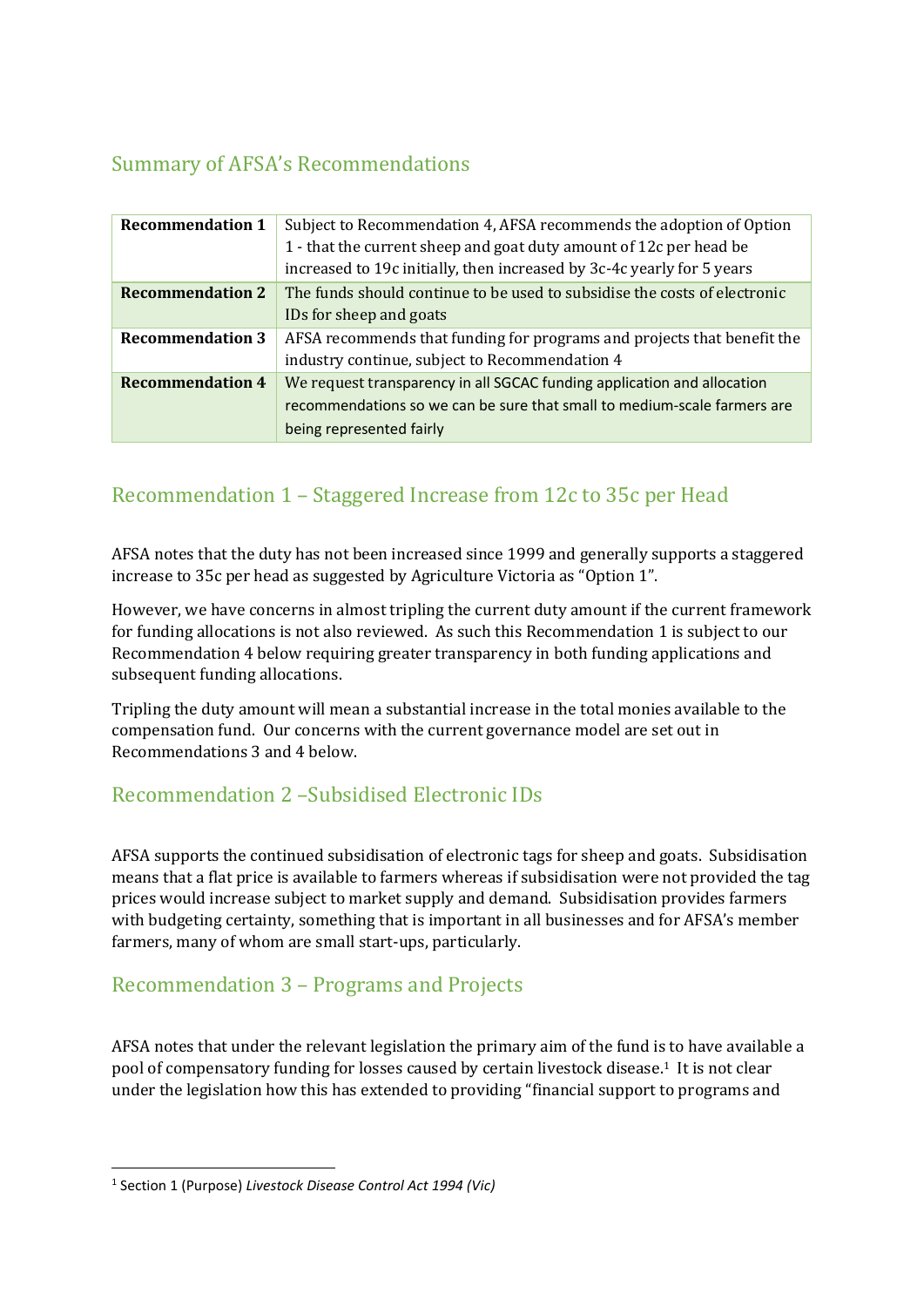projects that benefit the sheep and goat industries."<sup>2</sup> While the legislative basis for using compensation funds to finance programs and projects that benefit the sheep and goat industries is not overly clear, AFSA generally supports the principle, subject to our Recommendation 4 outlined below.

### Recommendation 4 – Transparency of Funding Applications and Allocation Recommendations by the Sheep and Goat Compensation Advisory **Committee**

AFSA has concerns with the fact that extra stamp duty will mean a greater pool of funds for the Sheep and Goat Compensation Advisory Committee (SGCAC) to make allocation recommendations on.

AFSA notes that the majority of the members of the SGCAC are Victorian Farmers Federation (VFF) members or affiliates. While noting that this membership representation has been prescribed by legislation<sup>3</sup>, AFSA questions if this accurately reflects small to medium scale farmers, many of whom are disenchanted with the mainstream farming approaches traditionally espoused and supported by the VFF.

Further, in considering the available "Sheep and Goat Compensation Fund Summary of Projects"<sup>4</sup> it is abundantly clear that a significant amount of the stamp duty funds are directed to VFF projects. This has been noted by the media in the past5. It is highly unorthodox in such a governance framework to have an advisor being able to submit an application for funding, and then be a key decision maker on whether that application is granted. At best it hints at a conflict of interest, and at its worst poses a risk of corruption. AFSA recommends that this aspect of the scheme be examined to determine if this represents best practice. At a minimum AFSA advocates for full disclosure of all funding applications in the annual report, so that farmers have visibility of which projects received funding and which did not.

In conclusion, AFSA looks forward to further debate on this topic and would welcome the opportunity to discuss further if required.

1

<sup>2</sup> Agriculture Victoria – Sheep and Goat Duty Review – Background [\(https://engage.vic.gov.au/sheep-and-goat](https://engage.vic.gov.au/sheep-and-goat-duty-review)[duty-review\)](https://engage.vic.gov.au/sheep-and-goat-duty-review)

<sup>3</sup> Section 79I Livestock Disease Control Act 1994 and reg 78 Livestock Disease Control Regulations 2017 4 [Sheep and Goat Compensation Fund mid-year report December 2017,](http://agriculture.vic.gov.au/__data/assets/word_doc/0003/380280/Mid-Year-SGCAC-Summary-of-Projects-2017-18-v0.1.docx) [Sheep and Goat Compensation Fund](http://agriculture.vic.gov.au/__data/assets/word_doc/0005/380282/SGCAC-Summary-of-Projects-2016-17-v1.0.docx)  [Summary of Projects 2016-17,](http://agriculture.vic.gov.au/__data/assets/word_doc/0005/380282/SGCAC-Summary-of-Projects-2016-17-v1.0.docx) [Sheep and Goat Compensation Fund Summary of Projects 2015-16 \(WORD -](http://agriculture.vic.gov.au/__data/assets/word_doc/0020/325253/Sheep-and-Goat-Compensation-Fund-Summary-of-Projects-2015-16.docx) 1.2 [MB\)](http://agriculture.vic.gov.au/__data/assets/word_doc/0020/325253/Sheep-and-Goat-Compensation-Fund-Summary-of-Projects-2015-16.docx)

<sup>&</sup>lt;sup>5</sup> "Victorian Farmers Federation Stamps its Claim on Sheep and Cattle Sales" Weekly Times August 23, 2017